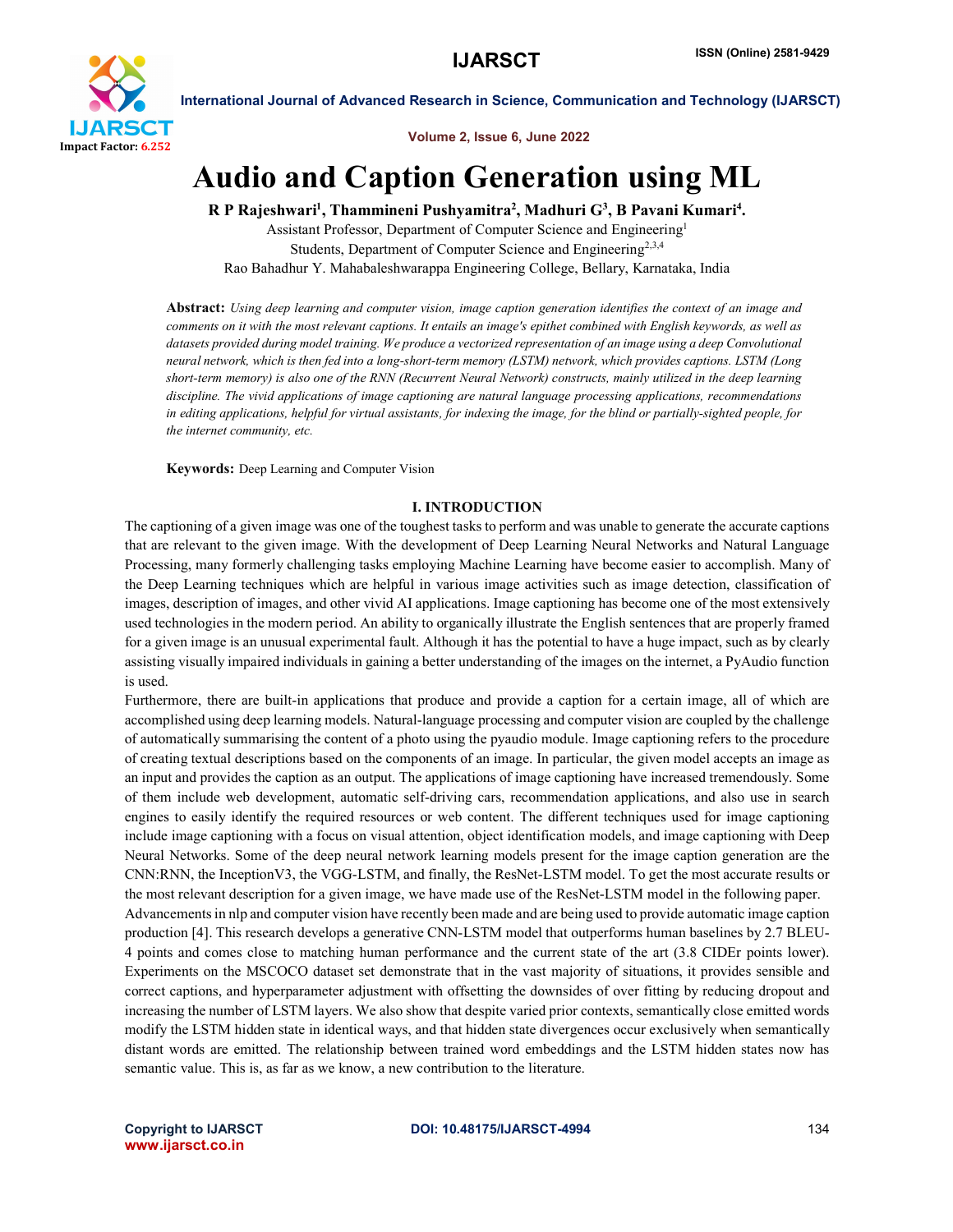

#### Volume 2, Issue 6, June 2022

#### II. LITREATURE SRUVEY

Liu, Shuang and others [1] propose two deep neural network learning models: Convolutional Neural Network-Recurrent Neural Network (CNN:RNN) based Image Captioning and Convolutional Neural Network-Convolutional\_Neural\_Network (CNN:CNN) based Captioning of image. The CNN:RNN framework employs Convolutional Neural Networks for encoding and Recurrent Neural Networks for decoding. The images are transformed to vectors using CNN, and these vectors are referred to as image features, and they are then fed into recurrent neural networks as input. The actual captions for the project are obtained using RNN's NLTK library. Just CNN is employed for picture encoding and decoding in the CNN: CNN-based framework. The NLTK library is utilised to get the exact word for the supplied image using a vocab dictionary that is mapped with image characteristics. As a result, the caption is errorfree. The train, which is composed of several models that are given at the same time of convolution techniques concurrently, is unquestionably faster than the train, which is composed of a continuous flow of recurrently repeated of these techniques. In comparison to the CNN: RNN Model, the CNN: CNN Model requires less training time. The CNN: RNN Model takes longer to train since it is consecutive, but it has a lower loss than the CNN: CNN Model.

Ansari Hani [2] suggested a method for image captioning that used an encoding decoding approach. Using the CNN model for encoding, the initial steps were made, and feed forward networks, notably LSTM, were used in place of RNNs. The main contributions of LSTM were that it showed that it did not gain a representation of the picture vector at each step and revealed that it was capable of providing results based on the state of the art that were comparable to earlier work. The top layer of images was shown as a big CNN in their works, and therefore the top-down technique was termed. And, instead of detecting each object, we created models that could learn from one end to the other. They also mention two more image captioning approaches in this section: captioning based on retrieval and captioning based on templates. Retrieval-based captioning is a method of storing training photos and captions in separate locations. For the test image and captions in the new scope, correlations are determined and the highest-valued correlation caption is obtained from the caption dictionary as the caption for the provided image. They used prototype-based description as a technique in this paper. To construct the captions, they used the Inception V3 model as an encoder and attention mechanism, while GRU is used as a decoder.

Subrata Das, Lalit Jain, and others [3] proposed an approach. This methodology primarily explains how the deep neural network learning algorithm works when applied to captioning military images. It is primarily based on CNN:RNN. For image encoding, they employed the Inception model, and Long-Short-Term-Memory (LSTM) Networks to reduce the gradient descent difficulty. In this research, they propose an Inception-LSTM (ICLSTM) traffic classification approach for identifying encrypted traffic services. This approach turns traffic data into common grey pictures, then extracts critical features and performs successful traffic categorization using the ICLSTM neural network. To address the issue of category imbalance, distinct weight parameters are specified for each category independently in the training phase to make the identification effect more balanced and appropriate for different categories of encrypted data. The approach is validated on the public ISCX 2016 dataset, and the results of five classification trials reveal that the system's accuracy is greater than 98 percent for both conventional and VPN encrypted traffic service identification.

Moses Soh [4], Recent advancements in nlp and machine vision systems are used to provide automatic image caption production. This research develops a generative CNN-LSTM model that outperforms human baselines by 2.7 BLEU-4 points and is close to matching human performance and the current state of the art (3.8 CIDEr points lower). Experiments on the MSCOCO dataset set demonstrate that in the vast majority situations, it provides sensible and correct captions, and hyper parameter adjustment with withdraws and the many of LSTM layers allows us to mitigate the disadvantages of over fitting. We further show that, despite diverse prior contexts, semantically close emitted words modify the LSTM hidden state in identical ways, and that hidden state divergences only occur when semantically distant words are emitted. The relationship between trained word embeddings and the LSTM hidden states now has semantic value. This is, as far as we know, a new contribution to the literature.

#### III. DISADVANTAGES OF EXISTING SYSTEM

From the literature survey, it is observed that there are many flaws in the existing system, which result in the failure of the model to generate accurate and efficient captions for a given image. Some of the flaws that can be observed in the existing models, such as

www.ijarsct.co.in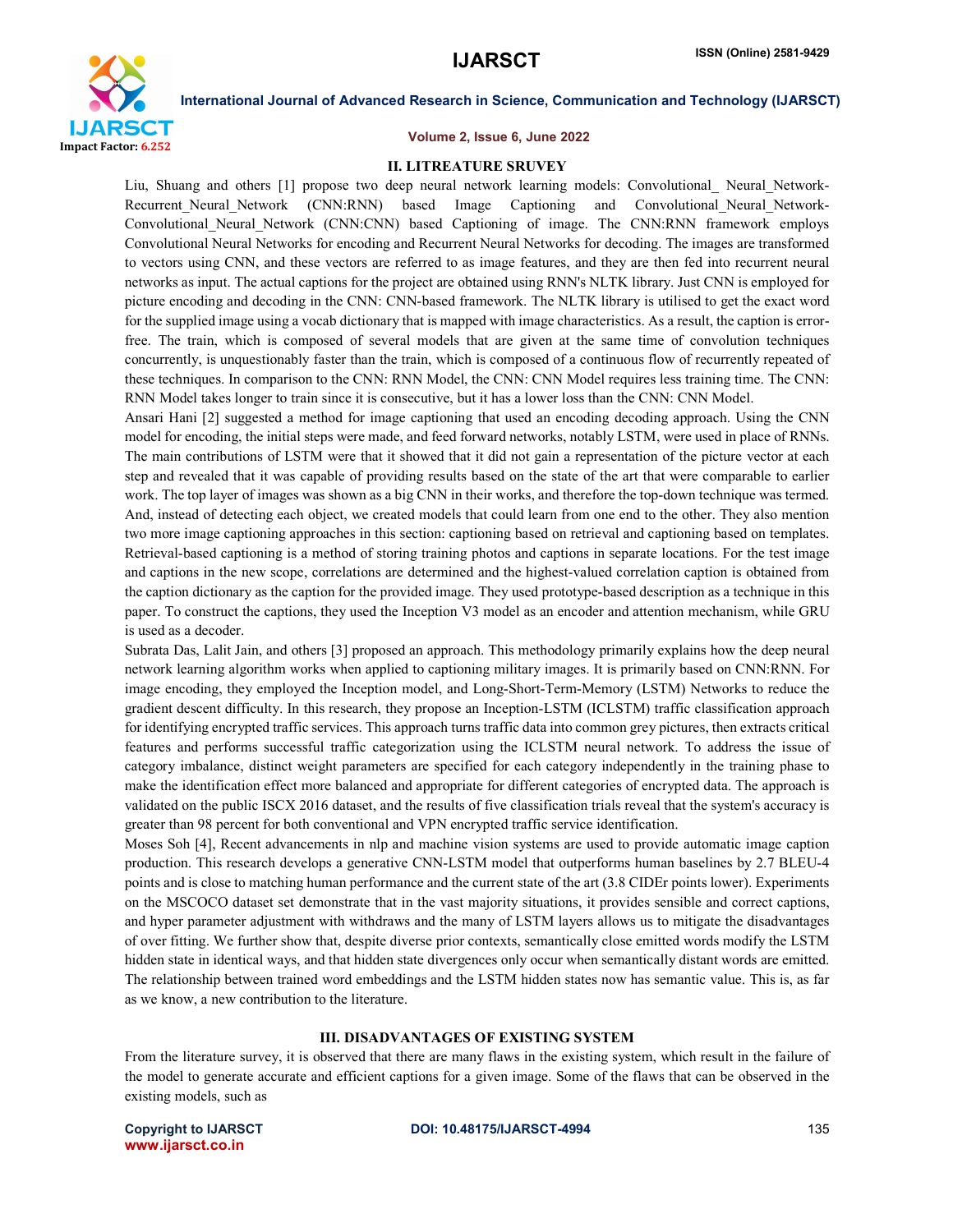

# Volume 2, Issue 6, June 2022

1) In the first conventional model, the CNN: CNN model, the CNN serves as both an encoder and a decoder. In CNN, there are many max pooling and padding layers, which results in huge data loss and makes the model a center-centric model in which CNN is employed for both encoding and decoding in this case. We find that the CNN: CNN model has a large forfeiture, which is unacceptable since the produced comments will be inaccurate and unrelated to the provided image.

2) To overcome the huge data loss observed in the previous CNN:CNN model, the CNN:RNN model was introduced, which resulted in less data forfeiture compared to the previous CNN:CNN model. As we encountered various other problems in this model also, the major problems include the training time and the vanishing gradient decent problem. To get accurate captions as a result, the model needs to be trained efficiently. The model should be trained with large datasets, requiring a large amount of time to train the model. The training time is directly proportional to the efficiency of the model. The training time has a huge impact on the overall model's efficiency, resulting in the training time issue. The Vanishing Gradient Descent problem is an example of this. The inputs are compared with the outputs to calculate the loss rate using a parameter called the gradient. Commonly, ANNs and RNNs face the gradient descent problem. The gradient is the proportion of changes in weights to changes in the neural network's output error. The slope of the gradient is the activation function of the neural network. The slope is inversely proportional to the training time, which means that the steeper the slope, the less the training time, and the model grasps at a higher speed. The increase in the inner layers also results in data loss. The Gradient Descent problem has a great impact on the long-term sequence learning in RNN, and the recall capacity is reduced, which results in the storage of words in concealed memory for a shorter duration. As a result, the RNN has difficulty interpreting the captions for the supplied images during training.

# IV. PROPOSED MODEL

It becomes difficult for the intermittent Neural Network to learn and get trained efficiently. As we've shown, there's a vanishing gradient problem when exercising the typical CNN-RNN model, which makes it delicate for the intermittent neural net to study and be systematically trained. Hence, it is intended to palliate the shrinkage issue. We propose this model in this exploration in order to ameliorate the effectiveness of producing captions for images as well as the delicacy of the captions. The architecture for our proposed model is shown below.



# Fig 1: Architecture of ResNet-LSTM model

The ResNet-LSTM model for image captioning will be explained in this article. Encoding is done with the ResNet Architecture, and decoding is done with LSTMs. We'll train the model using these two parameters as input after passing the picture to ResNet (Residual Neural Network), which extracts visual characteristics with the aid of vocabulary developed from training data. We'll put the model to the test when it's been trained. The system overview for the proposed model is given below.



Fig 2: The system overview of image caption generator.

## 4.1 Dataset (Data Collection)

Copyright to IJARSCT **DOI: 10.48175/IJARSCT-4994** 136 www.ijarsct.co.in To generate captions, we need to train the model with a sample dataset. There are many datasets which are available, such as ImageNet, COCO, Flickr 8K, and Flickr 30K, and are used to train the deep learning models for caption generation. In this paper, we have made use of the Flickr\_8K dataset to train the deep learning models for effective training of the models. The Flickr 8K dataset contains 8000 photographs, with 6000 images deployed for training, 1000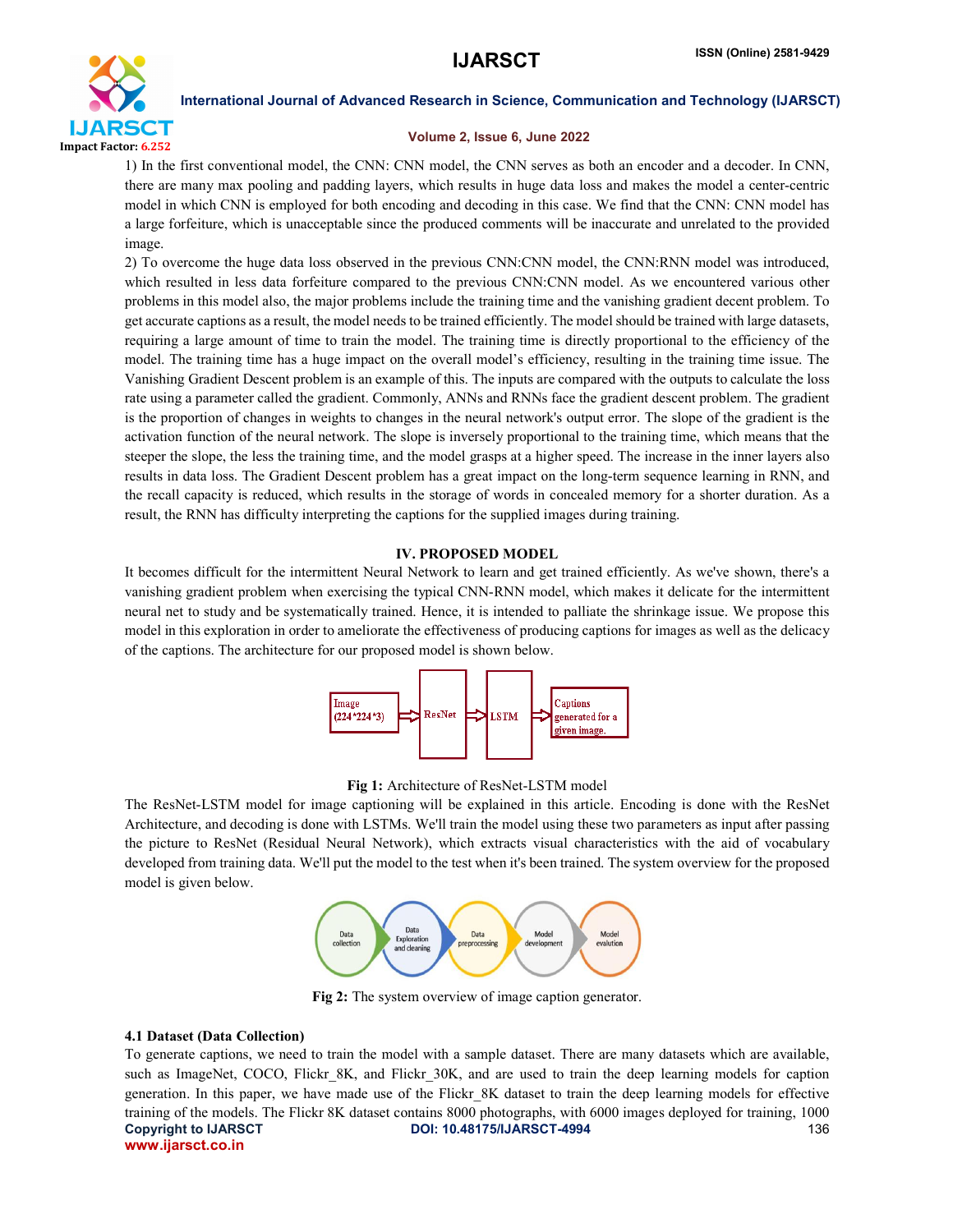

#### Volume 2, Issue 6, June 2022

for development, and 1000 for testing the deep learning model. The Flickr textual data dataset includes captions (set of 5) for every image. Each of them explains the behavioural patterns represented in the photo.

# 4.2 Data Exploration and Cleaning

We must preprocess the images after loading the data sets in order to use them as input to the ResNet. We must resize each image to the same size of 224X224X3; we can't use the convolution layer to input photos of varied sizes like we can with ResNet. We're also using the cv2 library to transform the pictures into RGB. To prevent ambiguity during vocabulary building and model training, we must transform all uppercase letters in the captions to lowercase letters. The  $\leq$ start seq $\geq$ and <end seq> are appended at the front and last of every caption during training and testing because the model used in this paper produces textual descriptions one by one, with previously created words and picture attributes as inputs.

# 4.3 Data Preprocessing

It is not possible for any neural networks to process the strings as input; we must convert the string captions to numbers. Encoding captions is the term for this method. We must establish a new space where all words in each caption are taken after preprocessing the captions supplied in the training data set. Now we must assign numbers to the terms in the vocabulary. That location has now been referred to as the vocabulary library. We'll number each caption with the help of this lexical library by numbering their terms. Each word in a caption is numbered by reference to its value in a previously created vocabulary library.

# 4.4 Defining and Fitting the Model (Model Development)

After gathering the dataset, preparing the images and descriptions, as well as developing vocabulary, we must now define the model for caption generation. The model proposed in this paper is ResNet-LSTM. ResNet is utilised as an encoder in this model, extracting image characteristics from photos and converting them to a single-layered vector, which is then passed as input to LSTMs. Long Short Term Memory is employed in the form of a decoder, and the picture attributes are fed as load and a vocabulary library for progressively generating every word of the captions.

## RESNET50

With the development of transfer learning, it became easy to use ResNet, a pre-trained model for a variety of picture recognition and classification tasks. It is an example of deep neural networks. ResNet is a pre-trained model for identifying photographs on the ImageNet data set, we utilize it instead of the Deep Convolutional Neural Network. As a result, we may reduce the cost of computation and training time by employing the concept of transfer learning. If we had used a CNN that had not been pre-trained, the calculation cost would have increased, and the model would have taken longer to learn. We can improve the model's accuracy by utilising a ResNet pre-trained model. Resnet50 is made up of 50 convolutional layers.We make use of ResNet50, which is one type of CNN and most commonly used for image caption generation. Usually, the ResNet50 is used to classify the images, but we don't need to classify the image output here. So, the last layer of Restnet50 is omitted. Instead, we make use of the pre-last layer as the output layer, intending to obtain the picture characteristics as a flattened vector with only one layer output. ResNet is mostly used instead of classic CNNs because it includes residual blocks with skip connections, which alleviates CNN's vanishing gradient issue. When compared to CNN, ResNet greatly reduces the loss of input data. ResNet outperforms and outperforms standard CNN and VGG when it comes to image categorization and extracting picture attributes. The operation and importance of the ResNet block compared to standard CNN are represented in the diagram below. The ResNet block's operation and importance in comparison to regular CNN are depicted in the diagram below.

The standard CNN has different combinations of layers such as the Convolutional Layer, an Activation Layer called the ReLU, and a Pooling Layer. The output of the typical CNN after processing the input is: H (x) = f (wx + b) or H (x) = f (x). Here H (x) refers to the output, x is the input, w is the multiplied weights, b is the added bias, and f () is the activation function. In CNN, the input is not equal to the output. Hence, this function used to get the photo features will result in erroneous output with less accuracy. In the ResNet model, skip connections are present at the base. The skip connections are the ones where the gradient takes to get to the output layer. The output is equivalent to the input when these skip connections are used. i.e.,  $H(x)=x+f(x)$ , where  $f(x)=0$ , as shown in the diagram. As a result, we can see that when the

www.ijarsct.co.in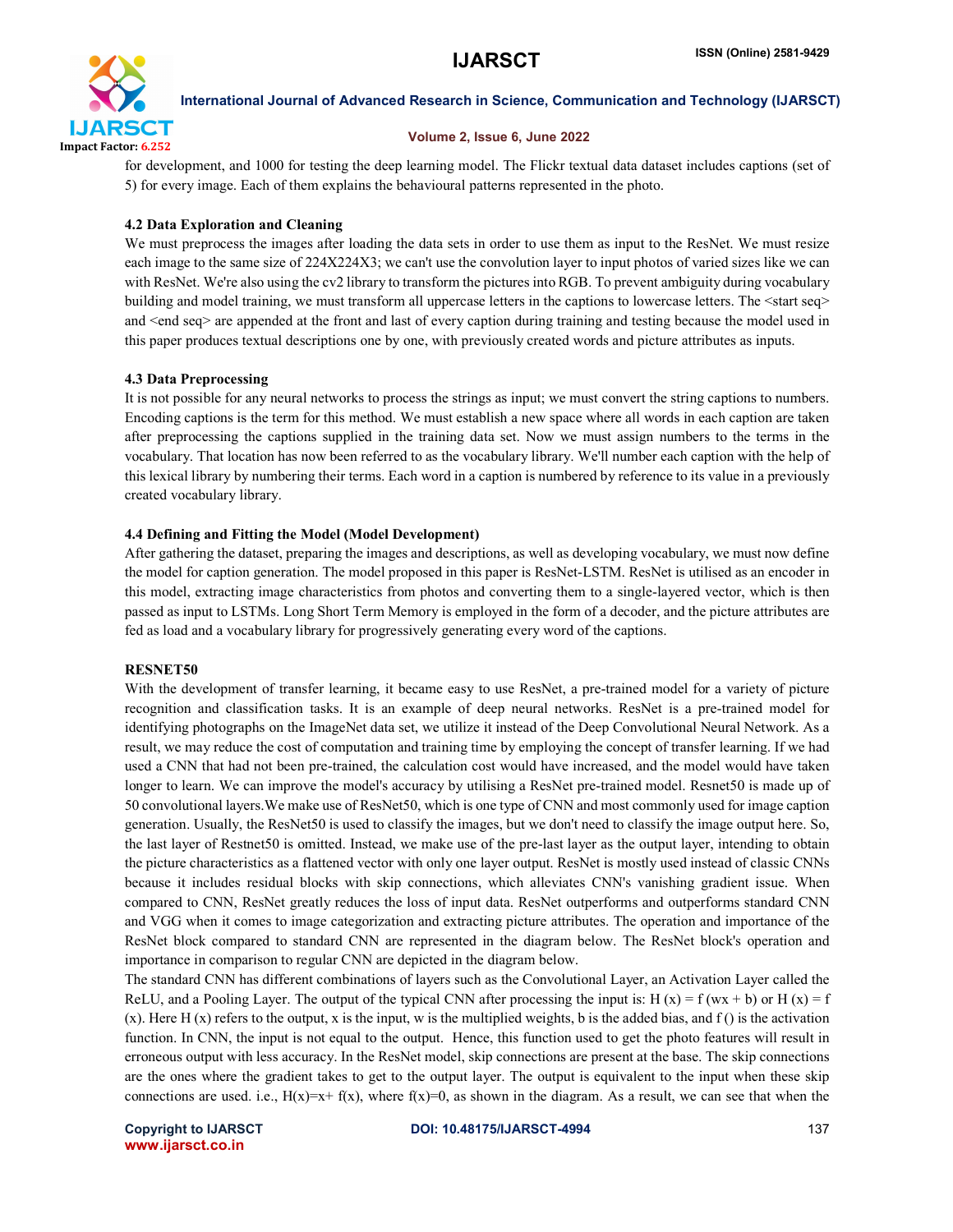

#### Volume 2, Issue 6, June 2022

photos are fed into the ResNet model, then the output will be the same as the input, without adding bias. Therefore, when ResNet is utilised to extract picture features, there is a small amount of data loss or loss of image features. As a result, ResNet outperforms the classic CNN model in retrieving visual information.



# Fig 3: Block diagram of RNN.

Convolution, Activation layer, Normalization of batches, Pooling layer, and flattening layer are some of the layers of the Residual NN. The following is a description of the various layers of a Residual Neural Network and how they work: Layer of Convolution: After passing the image through the convolution layer, it is transformed into pixel values. On the image, feature maps (filters) are moved over the image, and convolution is conducted. The ReLU layer receives the output of this convolution layer. When the Rectified Linear Unit layer receives the convoluted image matrix, It alters the pixel values by using the ReLU activation function. The Batch Normalizing layer receives the output from the ReLU layer and performs normalisation and standardisation operations on it in the network by adding extra layers to scale the input to a common size, resulting in a speedier and more stable network. This layer's output is then transferred to the merging layer. The merging layer is commonly utilised for reducing the dimensions of a picture. A pooling layer sweeps a tiny matrix window across its input in general. It simply chooses the highest value in each sub matrix. As a result, the dimension of the input matrix is reduced, besides more forfeiture.

The layer should be flattened in this ResNet, the flattened layer's general function is to transform the picture featured matrix to a single-layered vector. Following the max pool function which is applied to the matrix, which is used to reduce the dimension of the matrix and transform it into a vector with one layer using picture features. After the matrix is transformed to a single layer, image features are extracted and given to the LSTM Unit, which generates every term in the captions using the vocabulary that is created. As a result, we use a single-layered vector to extract picture characteristics from the ResNet model, which is then transmitted to the LSTM Networks for caption production.

# LSTM

LSTM refers to the Long-Short-Term-Memory (LSTM) that is utilised to build captions utilising the image feature vector, which is the output of ResNet and vocabulary created during the training of data set captions. The first layer of the LSTM creates the first word of the caption using training information when we give it the picture feature vector and vocabulary as inputs.



(Long-Short Term Memory) Fig 4: Cell Structure of LSTM

www.ijarsct.co.in

Copyright to IJARSCT **DOI: 10.48175/IJARSCT-4994** 138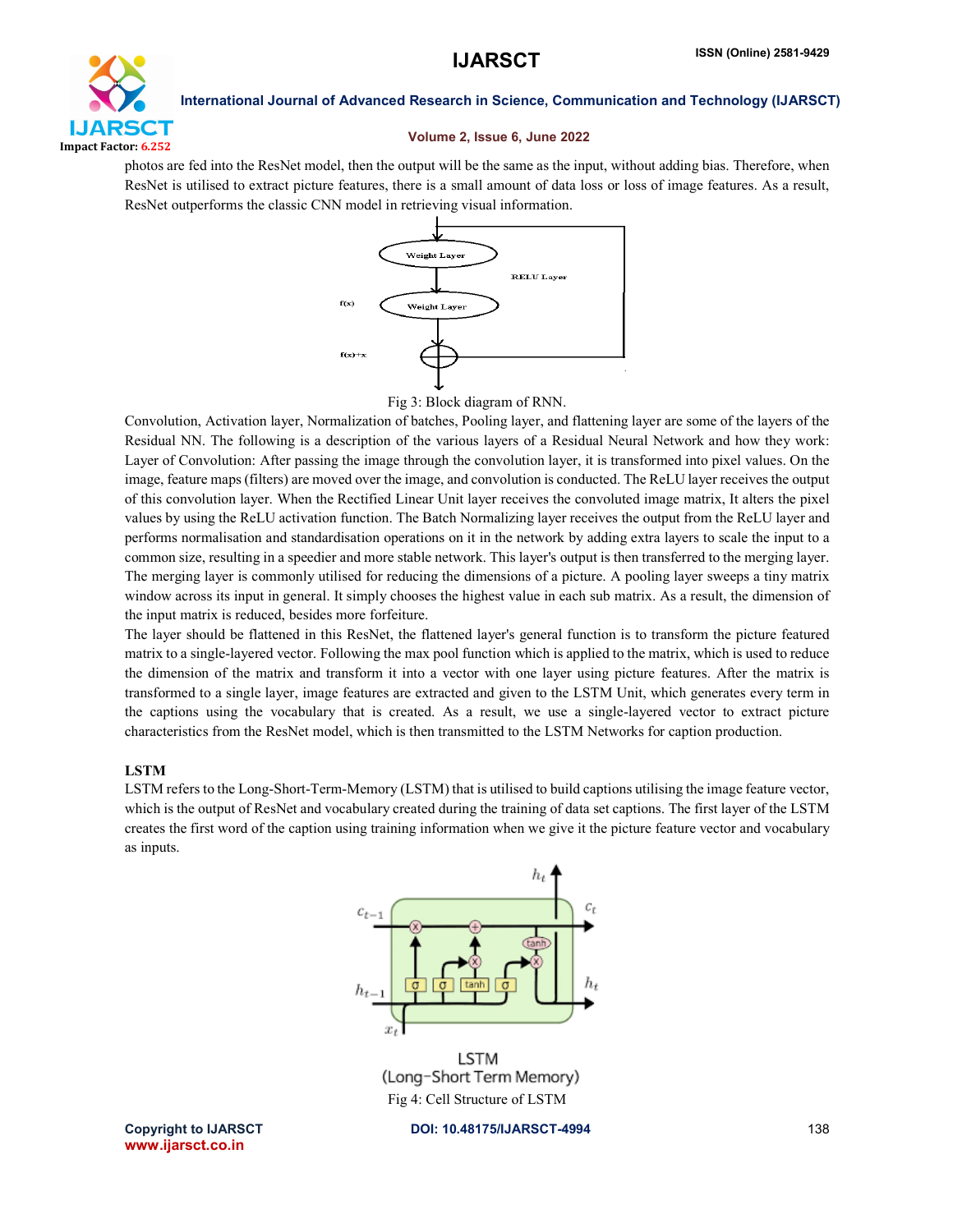

# Volume 2, Issue 6, June 2022

The image feature vector and previously created words are used to generate the next words in a caption. Finally, the caption for the provided image is created by concatenating all of these terms. Advanced RNNs with long-short-term memory cells can remember data over lengthy periods of time. The LSTMs are used to overcome the problem of vanishing gradient in RNN. As a result, in the instance of caption generation, RNNs are unable to recall crucial words that have already been formed and are required for future word generation. LSTMs are most commonly used for caption generation over RNNs. Cells in LSTM Networks are made up of various gates, such as input, forget, and output gates, which help to store only the required data and forget the unwanted data.

# V. RESULT

After defining and fitting the model, the next step is to train the model. We have trained our model for 20 epochs. As we have trained with a lower number of epochs, the accuracy of the captions generated is very low and is completely irrelevant to the images given during the test. But, when we train our model with 50 epochs, the accuracy has improved linearly, and the textual descriptions produced are more closely related to the provided photos.

# VI. CONCLUSION

This research proposes a deep learning model for image captioning. To produce captions for each of the images, we employed the RESNET-LSTM model. For the purpose of training the model, the Flickr\_8k data set was employed. The convolution layer's architecture is known as RESNET. The image features are extracted using the RESNET architecture, and these image features are fed into long-term short-term memory units, where captions are constructed using language acquired during the training phase. In comparison to CNN:RNN and VGG models, the ResNet:LSTM model has greater accuracy. To guide some of the applications like self-driving vehicles and some other applications to assist the visually impaired people the deep learning image caption model is used for effective analysis of huge amount of unlabeled data to discover the samples in pictures. An image might have a lot of information in it. Instead of only describing a single target item, the model should generate description sentences for many primary objects for photos containing numerous target objects. A global image description system capable of handling several languages should be designed for corpus description languages in various languages. It's tough to assess the results of natural language generation systems. Subjective review by linguists is the best way for determining the quality of machine-generated texts, but it is difficult to find. The evaluation indicators should be upgraded to bring them closer to human expert assessments in order to improve system performance. The speed at which the model is trained, tested, and generates phrases is a serious issue and one that is of great concern to increase performance.

## **REFERENCES**

- [1]. Liu, Shuang & Bai, Liang & Hu, Yanli & Wang, Haoran. (2018). Image Captioning Based on Deep Neural Networks. MATEC Web of Conferences. 232. 01052. 10.1051/matecconf/201823201052
- [2]. A. Hani, N. Tagougui and M. Kherallah, "Image Caption Generation Using A Deep Architecture," 2019 International Arab Conference on Information Technology (ACIT), 2019, pp. 246-251, doi: 10.1109/ACIT47987.2019.8990998.
- [3]. S. Das, L. Jain and A. Das, "Deep Learning for Military Image Captioning," 2018 21st International Conference on Information Fusion (FUSION), 2018, pp. 2165-2171, doi: 10.23919/ICIF.2018.8455321.
- [4]. Learning CNN- LSTM Architectures For Image Caption Generation, Moses Soh,2016.
- [5]. G Geetha, T. Kirthigadev, G GODWIN Ponsam, T. Karthik,M.Safa," Image Captioning Using Deep Convolutional Neural Networks(CNNs)" Published under license by IOP Publishing Ltd in Journal of Physics :Conference Series ,Volume 1712, International Conference On Computational Physics in Emerging Technologies(ICCPET) 2020 August 2020,Manglore India in 2015.
- [6]. Simonyan, Karen, and Andrew Zisserman." Very deep convolutional networks for large-scale image recognition." arXiv preprint arXiv:1409.1556 (2014).
- [7]. Donahue, Jeffrey, et al." Long-term recurrent convolutional networks for visual recognition and description." Proceedings of the IEEE conference on computer vision and pattern recognition. 2015.
- [8]. Lu, Jiasen, et al." Knowing when to look: Adaptive attention via a visual sentinel for im-age captioning."